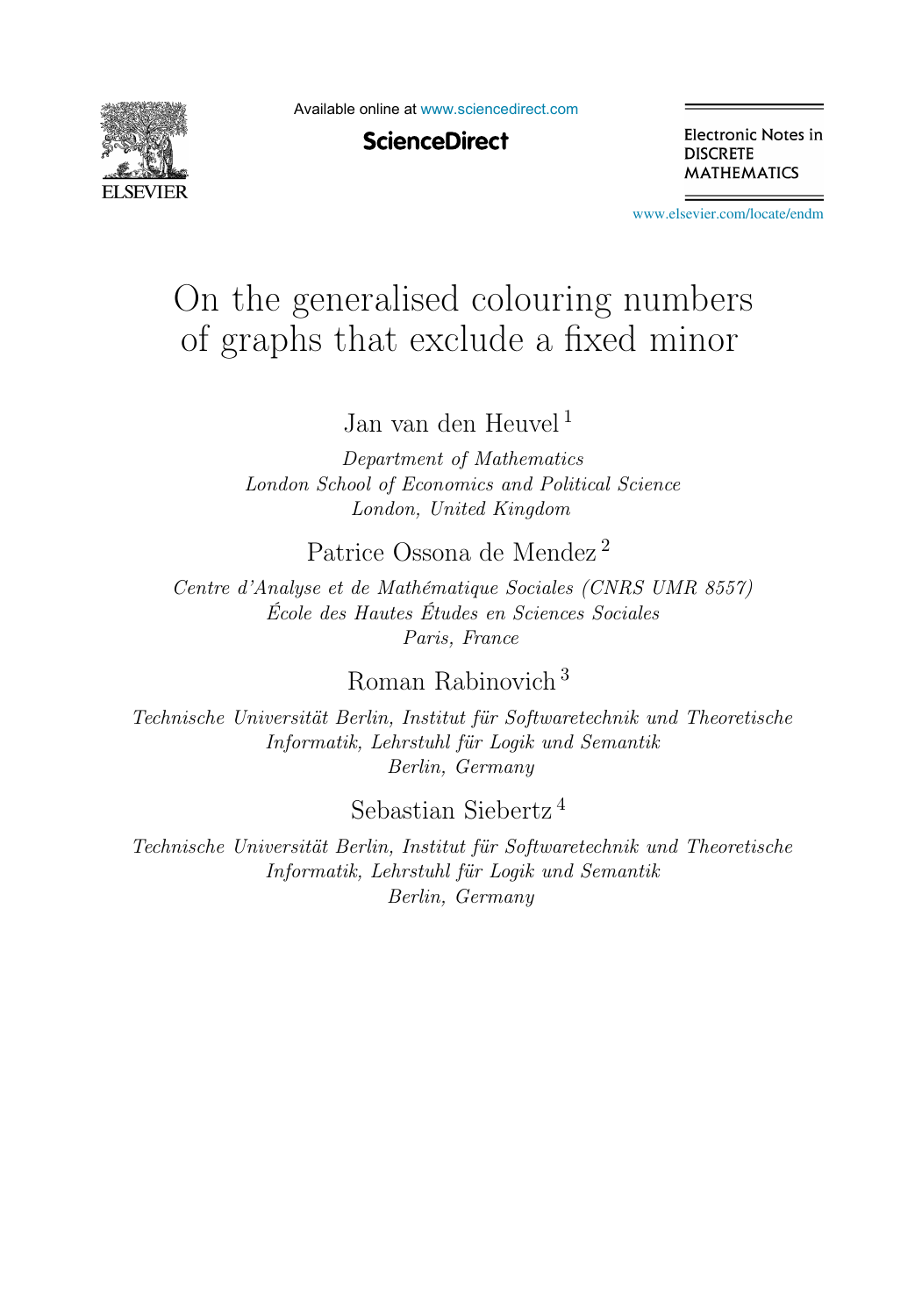#### Abstract

The colouring number  $col(G)$  of a graph G is the minimum integer k such that there exists a linear ordering of the vertices of  $G$  in which each vertex  $v$  has back-degree at most k, i.e. v has at most k neighbours u with  $u < v$ . The colouring number is a structural measure that measures the edge density of subgraphs of G. For  $r \geq 1$ , the numbers  $col_r(G)$  and  $wcol_r(G)$  generalise the colouring number, where  $col_1(G)$ and  $wcol_1(G)$  are equivalent to  $col(G)$ . For increasing values of r these measures converge to the well-known structural measures tree-width and tree-depth. For an n-vertex graph,  $\text{col}_n(G)$  is equal to the tree-width of G and  $\text{wcol}_n(G)$  is equal to the tree-depth of  $G$ .

We show that if G excludes  $K_t$  as a minor, then  $\text{col}_r(G) \leq {t \choose 2} \cdot (2r+1)$  and  $\mathrm{wcol}_r(G) \le {t \choose 2}^r \cdot (2r+1).$ 

It is easily observed that if G is planar, then  $\text{col}_r(G) \leq 5r + 3$ . The technically most demanding part of the paper is to show that for those graphs,  $wcol_r(G)$  $5r<sup>5</sup>$ . These results generalise to bounded genus graphs, i.e. if G is of genus g, then  $\text{col}_r(G) \leq (2g+3)(2r+1)$  and  $\text{wcol}_r(G) \leq 2g(2r+1)+5r^5$ .

Keywords: Generalised colouring numbers, planar graphs, excluded minors

### 1 Preliminaries

Generalised colouring numbers have been introduced by Kierstead and Yang in the context of colouring games and marking games on graphs [\[7\]](#page-7-0), and received much attention recently, as they can be used to characterise nowhere dense classes of graphs  $[9,11]$  $[9,11]$ . They find algorithmic applications e.g. for the constant factor approximation of r-dominating sets on bounded expansion classes [\[4\]](#page-6-0) or for the construction of sparse neighbourhood covers on nowhere dense classes [\[6\]](#page-6-1). Let us quickly provide the required background.

All graphs in this paper are simple and undirected. For a graph  $G$ , we write  $\Pi(G)$  for the set of linear orders on  $V(G)$ . A vertex u is weakly r-reachable from v with respect to an order  $\leq \in \Pi(G)$ , if there exists a path P of length  $\ell, 0 \leq \ell \leq r$ , between u and v such that u is minimum in  $V(P)$  with respect

<sup>&</sup>lt;sup>1</sup> Email: j.van-den-heuvel@lse.ac.uk <sup>2</sup> Email: pom@ehess.fr

<sup>3</sup> Email: roman.rabinovich@tu-berlin.de

<sup>4</sup> Email: sebastian.siebertz@tu-berlin.de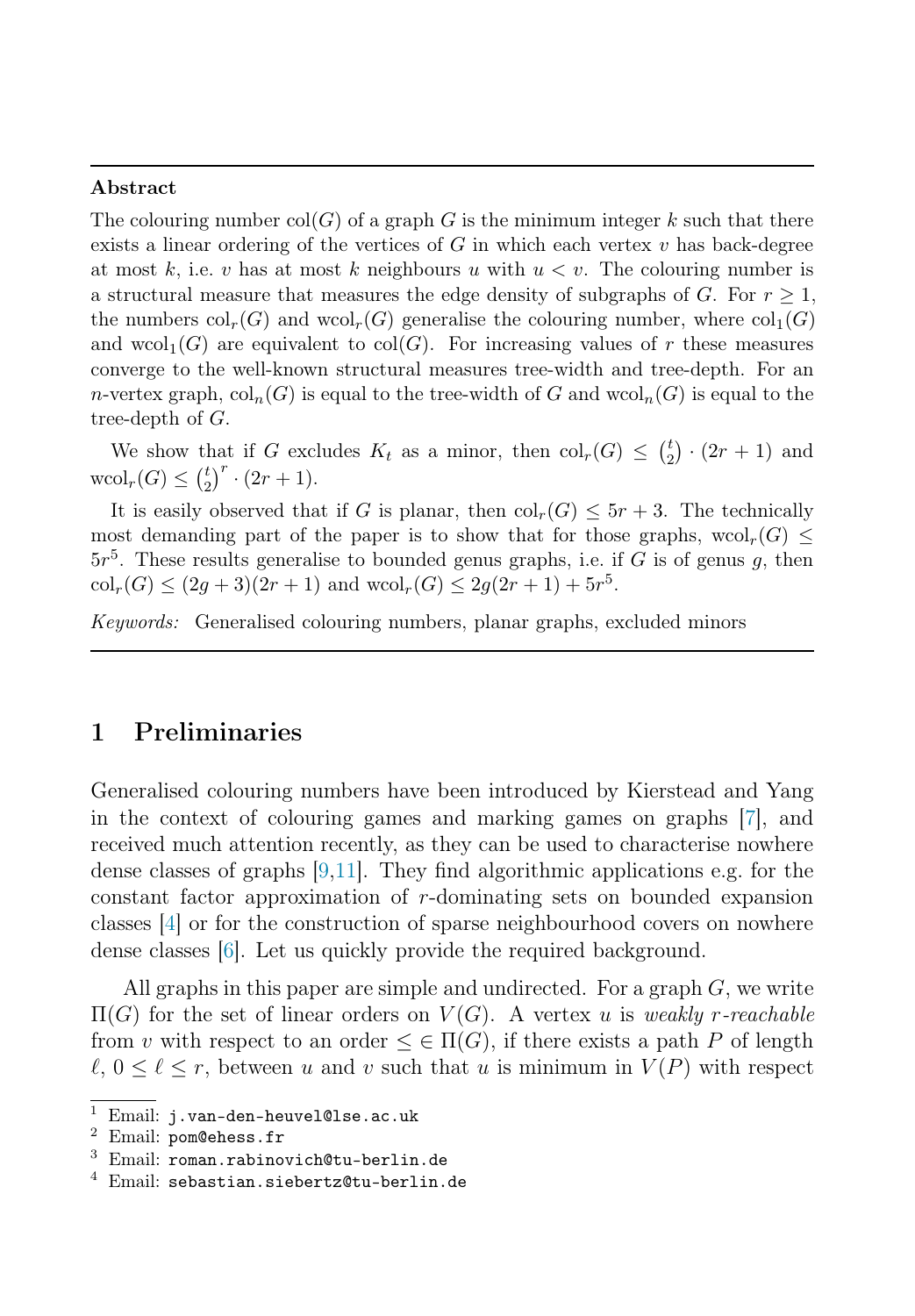to  $\leq$ . Let WReach<sub>r</sub>[ $G, \leq v$ ] be the set of vertices that are weakly r-reachable from v with respect to  $\leq$ .

A vertex u is *strongly r-reachable* from v with respect to an order  $\leq \in \Pi(G)$ , if there is a path P of length  $\ell, 0 \leq \ell \leq r$ , connecting u and v such that  $u \leq v$ and such that all inner vertices w of P satisfy  $w > v$ . Let  $\text{SReach}_r[G, \leq v]$  be the set of vertices that are strongly r-reachable from v with respect to  $\leq$ .

The weak r-colouring number  $\text{wcol}_r(G)$  of G is defined as

$$
\mathrm{wcol}_r(G) = \min_{\leq \in \Pi(G)} \max_{v \in V(G)} |\mathrm{WReach}_r[G, \leq, v]|,
$$

and the r-colouring number  $\text{col}_r(G)$  of G is defined as

$$
col_r(G) = \min_{\leq \in \Pi(G)} \max_{v \in V(G)} |SReach_r[G, \leq, v]|.
$$

As noticed in [\[7\]](#page-7-0), these invariants are related by the inequalities  $col_r(G)$  $\text{wcol}_r(G) \leq (\text{col}_r(G))^r$ . Using probabilistic arguments, Zhu [\[11\]](#page-7-2) was the first to give a non-trivial bound for  $\text{col}_r(G)$  in terms of the densities of shallow minors of  $G$ , and his results were improved in  $[5]$ . In particular, when a graph G excludes a complete graph  $K_t$  as a minor, one deduces an upper bound for  $\text{col}_r(G)$ , which grows as fast as  $(c \cdot r \cdot t)^r$  for some constant c. One of our main results is a dramatic decrease of this bound: we prove that if  $G$  excludes  $K_t$ as a minor, then  $\text{col}_r(G) \leq {t \choose 2} \cdot (2r+1)$  and  $\text{wcol}_r(G) \leq {t \choose 2}^r \cdot (2r+1)$ . The second result is that for graphs G with genus g,  $\text{wcol}_r(G) \leq 2g(2r+1) + 5r^5$ .

# 2 The r-colouring number of classes that exclude a minor

Let G be a graph. We call a path P in G a *shortest path* if there is no shorter path between its endpoints. A shortest paths decomposition (compare to [\[1\]](#page-6-3)) of G is a sequence  $P_0, \ldots, P_\ell$  of paths such that  $\bigcup_{i=0}^{\ell} V(P_i) = V(G)$ , defined inductively as follows. Let  $P_0$  be an arbitrary shortest path in  $G$  and let  $G_0 \coloneqq P_0$ . For  $i > 0$ , let  $P_i = v_0, \ldots, v_n$  be a shortest path in  $G - E(G_{i-1})$ such that  $V(G_{i-1}) \cap V(P_i) \subseteq \{v_0, v_n\}$  and let  $G_i := G_{i-1} + P_i$  (the graph induced by  $V(G_{i-1}) \cup P_i$ ). Let  $\mathcal{C}_i$  be the set of components of  $G - G_i$ . The separating number of a component  $C \in \mathcal{C}_i$  is the minimum number s of paths  $Q_1, \ldots, Q_s \in \{P_0, \ldots, P_\ell\}$  such that  $\bigcup_{1 \leq j \leq s} V(Q_s)$  separates C from  $G - G_i$ .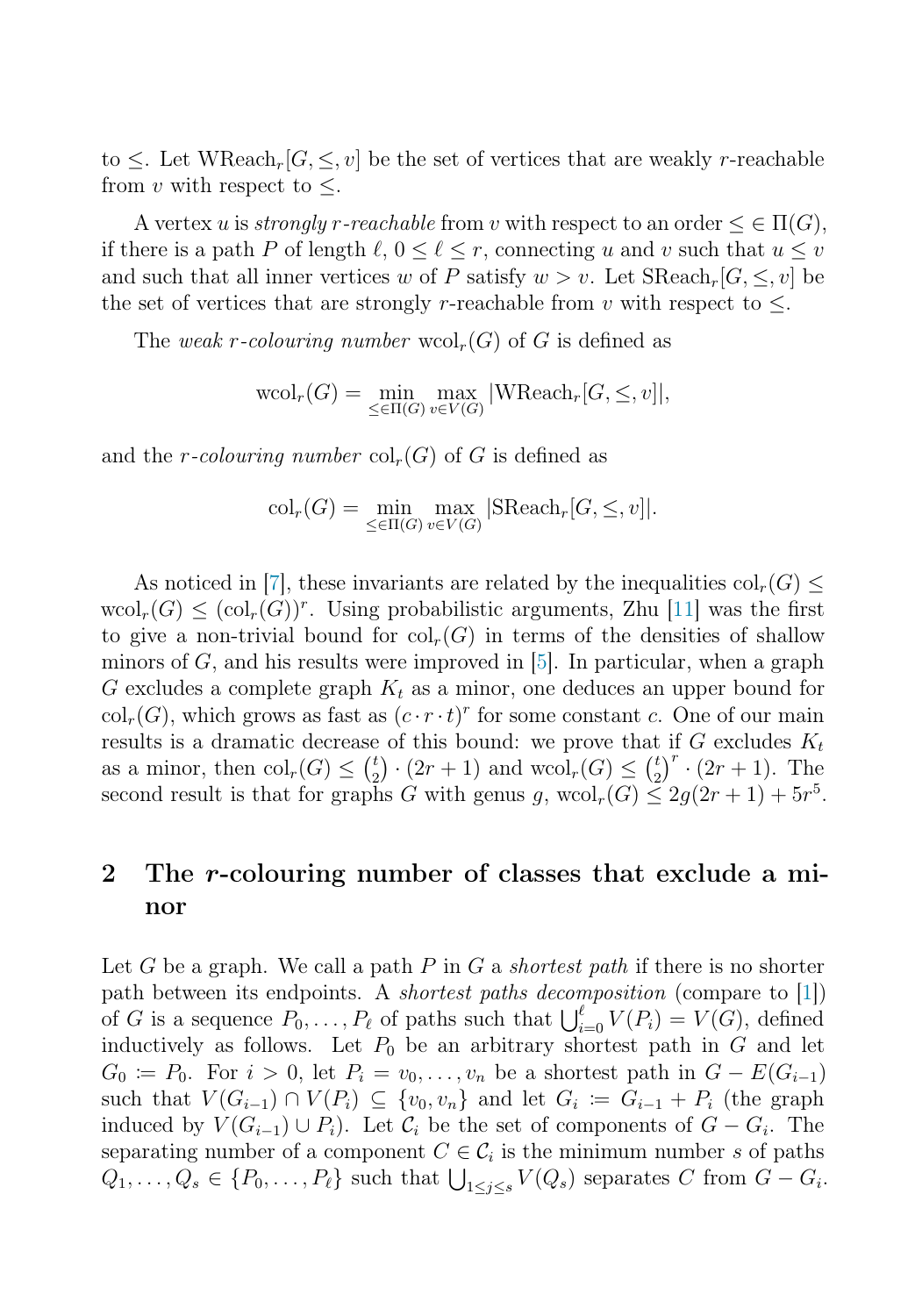The *width* of  $P_0, \ldots, P_\ell$  is the maximum separating number over all i and all  $C \in \mathcal{C}_i$ .

#### Theorem 2.1

- $(1)$  If G has genus q, then G has a shortest paths decomposition of width  $2q + 2$  [\[2](#page-6-4)[,10\]](#page-7-3).
- (2) If G excludes  $K_t$  as a minor, then G has a shortest paths decomposition of width  $\left(\binom{t}{2} - 1\right)$  [\[3\]](#page-6-5).

From a shortest paths decomposition  $P_0, \ldots, P_\ell$ , we define a linear order  $\sqsubseteq$  on  $V(G)$  as follows. For  $v, w \in V(G)$ , set  $v \sqsubseteq w$  if  $v \in V(P_i) = v_0, \ldots, v_n$ ,  $w \in V(P_i) \setminus V(P_i)$  and  $i < j$ , or  $i = j$ ,  $v = v_x$ ,  $w = v_y$  and  $x < y$ . We write  $P(v)$  for the path  $P_m$  with minimum index m such that  $v \in V(P_m)$ . In the following, let  $v \in V(G)$  and let m be such that  $P(v) = P_m$ . The proof of Theorem [2.5](#page-3-0) is based on the following observations.

**Lemma 2.2** Let P be a shortest path in a graph G. Then  $|N_r(v) \cap V(P)|$  $2r + 1$  for all  $v \in V(G)$ , where  $N_r(v)$  denotes the r-neighbourhood of v (containing v).

Lemma 2.3 WReach<sub>r</sub>[ $G, \subseteq, v$ ] ⊂  $V(G_m)$ .

<span id="page-3-0"></span>**Lemma 2.4** Let C be a component of  $G - G_i$  for some  $i < m$  which does not contain v. Then  $v \notin \mathrm{WReach}_r[G, \sqsubseteq, u]$  for all  $u \in V(C)$ .

**Theorem 2.5** If G has a shortest paths decomposition of width  $k$ , then (1) col<sub>r</sub> $(G) \leq (k + 1) \cdot (2r + 1)$ , and (2)  $\text{wcol}_r(G) \leq (k+1)^r \cdot (2r+1)$ .

**Proof.** Consider the component C in  $G - G_{m-1}$  which contains v. It is separated by k paths whose vertices are the only strongly reachable vertices from v. Furthermore, at most  $r+1$  vertices on  $P(v)$  are reachable. For wcol, the argument is similar; the number of paths can be bounded by a simple induction on  $r$ .

**Corollary 2.6** If G excludes  $K_t$  as a minor, then  $col_r(G) \leq {t \choose 2} \cdot (2r+1)$  and  $\mathrm{wcol}_r(G) \le {t \choose 2}^r \cdot (2r+1).$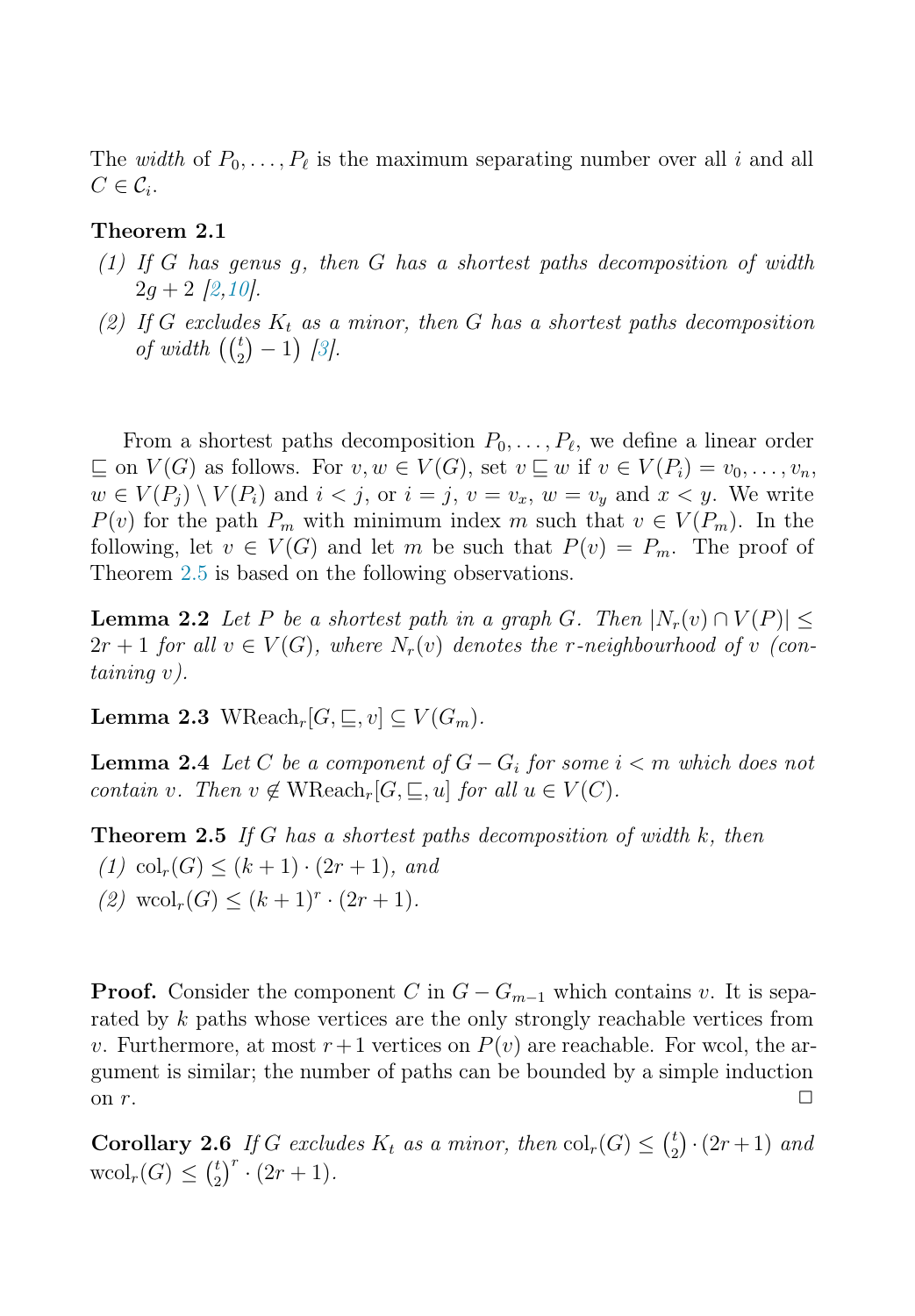#### 3 The weak r-colouring number of planar graphs

We fix a planar graph  $G$  and as adding edges to a graph can only increase its weak r-colouring number, we may assume without loss of generality that  $G$  is maximally planar and hence 3-connected. It holds that  $\text{wcol}_1(G)$  is equal to the degeneracy of G plus one, so we always assume that  $r > 2$ .

We inductively define a shortest paths decomposition of  $G$ . Along with the construction we guarantee that for all i, if C is a component of  $G - G_i$ , then there are at most two paths  $P_i$  and  $P_\ell$  with  $j \leq \ell \leq i$  such that C is separated from  $V(G_i)$  in G by  $V(P_j) \cup V(P_\ell)$ . We write  $S_1(C) = P_i$  and  $S_2(C) = P_\ell$  for the least possible j and  $\ell$  with that property and call  $S_1, S_2$ the *separating paths* of the component C. Note that if  $S_1$  alone separates C, then  $S_1 = S_2$ . As G is 3-connected, C has at least three neighbours in  $V(S_1) \cup V(S_2)$ . Hence some  $P \in \{S_1, S_2\}$  has at least two C-neighbours, i.e. vertices which are adjacent to a vertex of C.

Our construction. The path  $P_0$  is an arbitrary shortest path in G. Let  $i > 0$  and assume  $P_0, \ldots, P_{i-1}$  have been defined such that for each component C of  $G - V(G_{i-1})$  there are at most two separating paths  $S_1(C)$  and  $S_2(C)$ . Let C be a component of  $G - V(G_{i-1})$ . Then some  $P = w_0, \ldots, w_\ell \in \{S_1, S_2\}$ has two C-neighbours. Let  $w_{\text{min}} (w_{\text{max}})$  be the C-neighbours of P with the least (greatest) index. We define  $P_i$  as a shortest path between  $w_{\min}$  and  $w_{\max}$ in  $G - E(G_{i-1})$  with internal vertices from C (note that  $P_i$  has an internal vertex as P is a shortest path in  $G - G_{i-1}$ ). We say that  $P_i$  is anchored at P. The procedure stops when no  $v \in V(G) \setminus V(G_{i-1})$  can be found, hence when  $V(G_i) = V(G)$ , i.e. when a shortest paths decomposition of G was found.

The next lemma follows easily by the Jordan Curve Theorem and our choice of anchoring new paths at minimal and maximal C-neighbours.

**Lemma 3.1** For  $i > 0$ , if C is a component of  $G - G_i$ , then there are two paths  $P_i$  and  $P_\ell$  with  $j \leq \ell \leq i$  such that C is separated from  $V(G_i)$  in G by  $V(P_i) \cup V(P_{\ell}).$ 

**Lemma 3.2** Let C be a component of  $G - G_i$ . Then  $P \in \{S_1(C), S_2(C)\}$  (for  $P \neq P_0$ ) has an inner vertex which is a C-neighbour.

**Proof.**  $S_1$  and  $S_2$  are paths with minimal indexes with the separator property. Their endpoints lie on paths with smaller indices.  $\Box$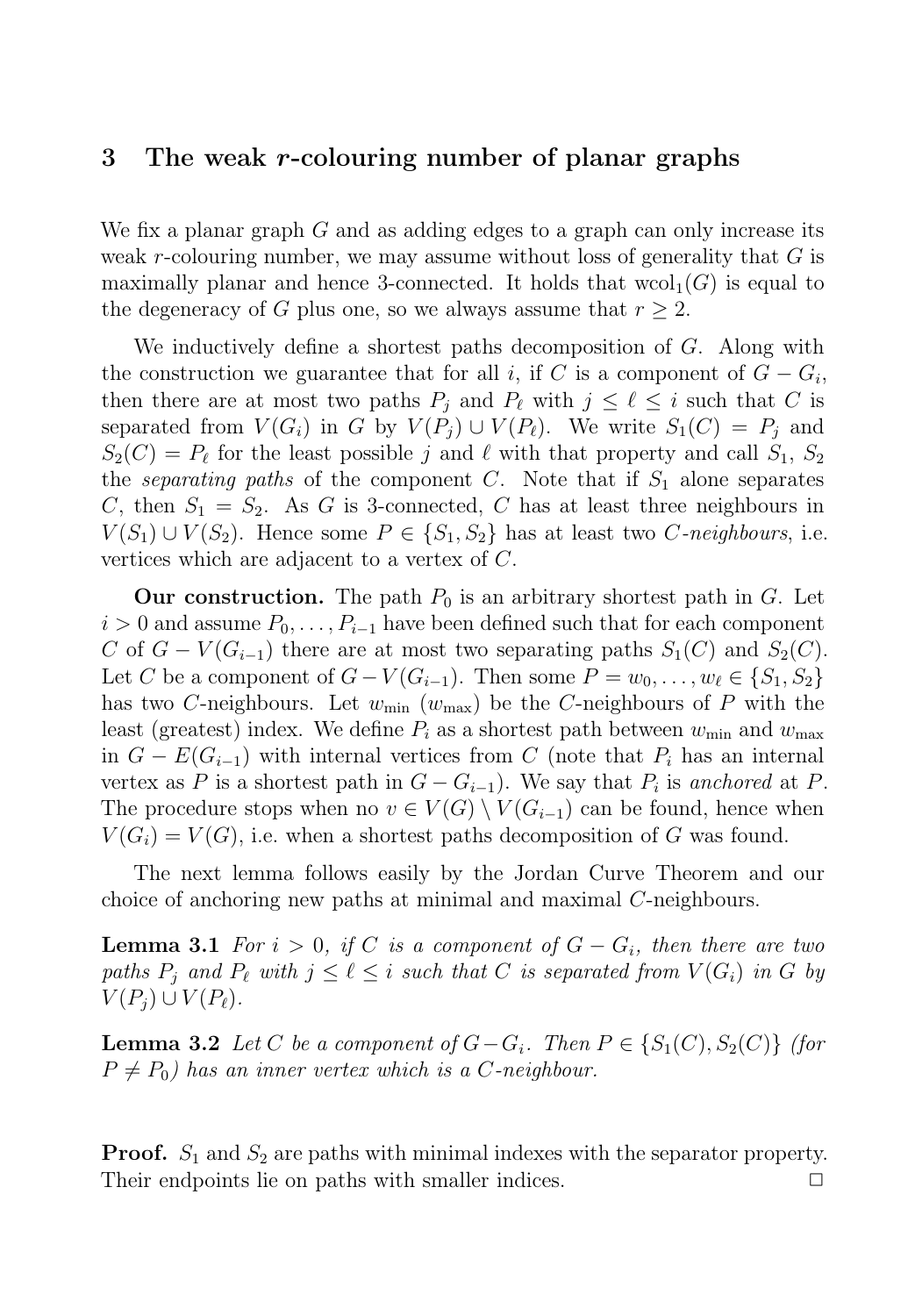<span id="page-5-0"></span>Let P be a path from the shortest paths decomposition. The *chain*  $\chi(P)$  of P is the sequence  $Q_0, \ldots, Q_n$  of paths from the shortest paths decomposition where  $Q_0 = P$ ,  $Q_n = P_0$  and for  $0 < j < n$ ,  $Q_j = P'$  if and only  $Q_{j-1}$  is anchored at P'. For  $w \in V(G)$ ,  $\chi(w)$  is defined as  $\chi(P(w))$ . Note that any two chains  $\chi_1 = U_1, \ldots, U_m$  and  $\chi_2 = U'_1, \ldots, U'_n$  coincide from some path on. The meeting path of  $\chi_1$  and  $\chi_2$  is the path  $P_i$  such that  $P_i = U_i = U'_j$  for the least  $i$  (and  $j$ ).

**Lemma 3.3** In the subgraph induced by the vertices of  $\chi(v)$ , there are at most  $r^3$  weakly r-reachable paths from v.

**Proof.** Let  $0 \leq i \leq r$  and let  $P_{i(i)}$  be the path of the chain with the minimum index such that  $P_{i(i)}$  is weakly reachable from v in i steps. Let  $\chi_i$  be the chain that contains only the paths with index at least as large as  $j(i)$  (in the chain order). We show by induction on i that there are at most  $i \cdot r$  pairs of endpoints of paths from  $\chi_i$  which are weakly r-reachable from v. Clearly, we reach only  $P(v)$  in 0 steps. Let  $i > 0$  and assume that the claim holds for all  $\ell < i$ . We can reach only an inner vertex on  $P_{i(i-1)}$  in  $i-1$  steps (if we could reach an endpoint, then  $j(i - 1)$  would not be the minimal index).

We count the tuples of endpoints of paths which lie in  $\chi_i$  and which are weakly reachable in  $r - i$  steps from some inner vertex v' of  $P_{j(i-1)}$ . As  $P_{j(i-1)}$ separates  $\chi_{i-1} - P_{j(i-1)}$  from  $P_{J(i)}$ , the path  $P_{j(i)}$  is reached in one step from  $P_{i(i-1)}$  and gives us one additional endpoint tuple (or  $P_{i(i-1)} = P_{i(i)}$  and we are done in this step).

Now one endpoint, say x, of  $P_{i(i-1)}$  is an endpoint of  $P_{i(i)}$ . Otherwise let P be the path at which  $P_{j(i-1)}$  is anchored. Then P separates  $P_{j(i-1)}$  from  $P_{i(i)}$  and  $P_{i(i)}$  is not reachable from  $P_{i(i-1)}$  in one step.

All paths P from  $\chi$  that are weakly reachable from  $P_{j(i-1)}$  in  $\chi_i$  have x as an endpoint, otherwise P separates  $P_{j(i-1)}$  from  $P_{j(i)}$ . Thus we reach at most  $r - i$  additional paths with a different second endpoint in  $r - i$  steps from  $P_{j(i-1)}$ .

To conclude the proof, note that  $\chi_r$  contains all weakly r-reachable paths. For every pair  $(x, y)$  of endpoints, there are at most r weakly reachable paths with those endpoints  $(x, y)$ . This is because every such path P separates the chain and x and y are smaller than every inner vertex of P with respect to  $\Box$ .

Hence in  $\chi_i$  there are at most  $i \cdot r^2$  weakly r-reachable paths.  $\Box$ 

**Lemma 3.4** There are at most  $2r^4$  weakly reachable paths.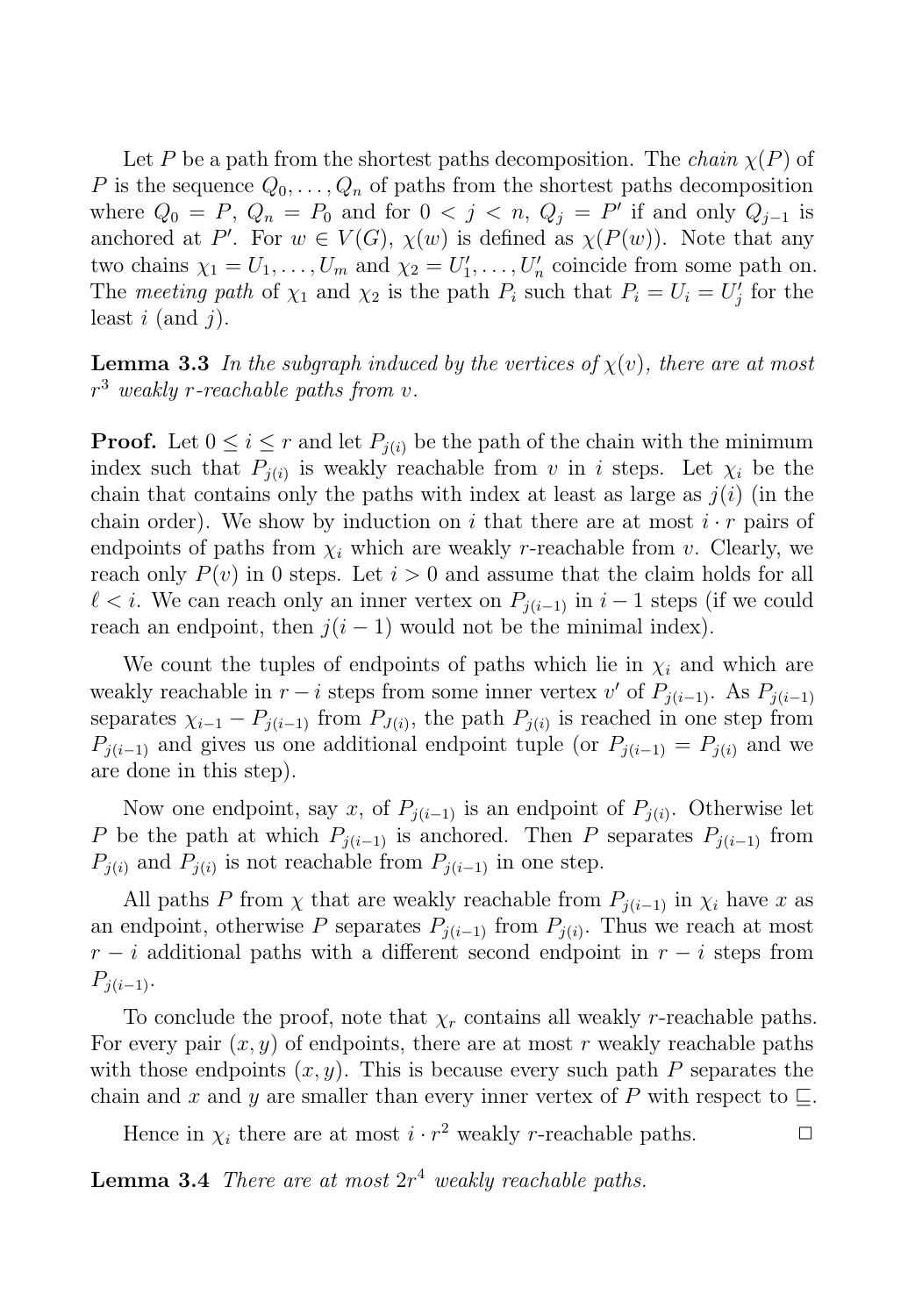**Proof.** For a chain  $\chi = Q_1, \ldots, Q_m$ , let  $\sim \chi$  be the chain  $Q_2, \ldots, Q_m$ . For  $i > 0$  and a path  $P_i$  from the decomposition let  $C(P_i)$  be the component of  $G - G_{i-1}$  which contains an inner vertex of  $P_i$  (this is well defined). For  $j = 1, 2$ , let  $\chi_i(P_i) = \chi(S_i(C))$ , i.e. the chains of the separating paths.

Then for every  $S \in \{S_1(C), S_2(C)\}, \chi_1(S) \in \{\sim \chi_1(P_i), \sim \chi_2(P_i)\}$  or  $\chi_2(S) \in$  ${\{\sim}\chi_1(P_i), \{\sim}\chi_2(P_i)\}.$  As one needs at least one step to change a chain, we can reach at most 2r chains in r steps. The result follows by Lemma [3.3.](#page-5-0)  $\Box$ 

**Theorem 3.5** If G is planar, then wcol<sub>r</sub> $(G) \leq 2r^4 \cdot (2r+1) \in \mathcal{O}(r^5)$ .

It is well known (see e.g. [\[8\]](#page-7-4), Lemma 4.2.4, or [\[10\]](#page-7-3)) that for a graph of genus  $q > 0$ , there exists a non-separating cycle C which consists of two shortest paths such that  $G - C$  has genus  $g - 1$ . We can eliminate those cycles in the first place and obtain the planar case.

<span id="page-6-3"></span>**Theorem 3.6** If G is of genus g, then  $\text{wcol}_r(G) \leq (2g + 2r^4)(2r + 1)$ .

### References

- <span id="page-6-4"></span>[1] Ittai Abraham, Cyril Gavoille, Anupam Gupta, Ofer Neiman, and Kunal Talwar. Cops, robbers, and threatening skeletons: padded decomposition for minor-free graphs. In David B. Shmoys, editor, Symposium on Theory of Computing, STOC 2014, New York, NY, USA, May 31 - June 03, 2014, pages 79–88. ACM, 2014.
- <span id="page-6-5"></span><span id="page-6-0"></span>[2] Martin Aigner and Michael Fromme. A game of cops and robbers. Discrete Applied Mathematics, 8(1):1–12, 1984.
- <span id="page-6-2"></span>[3] Thomas Andreae. On a pursuit game played on graphs for which a minor is excluded. Journal of Combinatorial Theory, Series B, 41(1):37–47, 1986.
- [4] Zdeněk Dvořák. Constant-factor approximation of the domination number in sparse graphs. European Journal of Combinatorics, 34(5):833–840, 2013.
- <span id="page-6-1"></span>[5] Martin Grohe, Stephan Kreutzer, Roman Rabinovich, Sebastian Siebertz, and Konstantinos Stavropoulos. Colouring and covering nowhere dense graphs. submitted, 2015.
- [6] Martin Grohe, Stephan Kreutzer, and Sebastian Siebertz. Deciding first-order properties of nowhere dense graphs. In Proceedings of the 46th Annual ACM Symposium on Theory of Computing, pages 89–98. ACM, 2014.